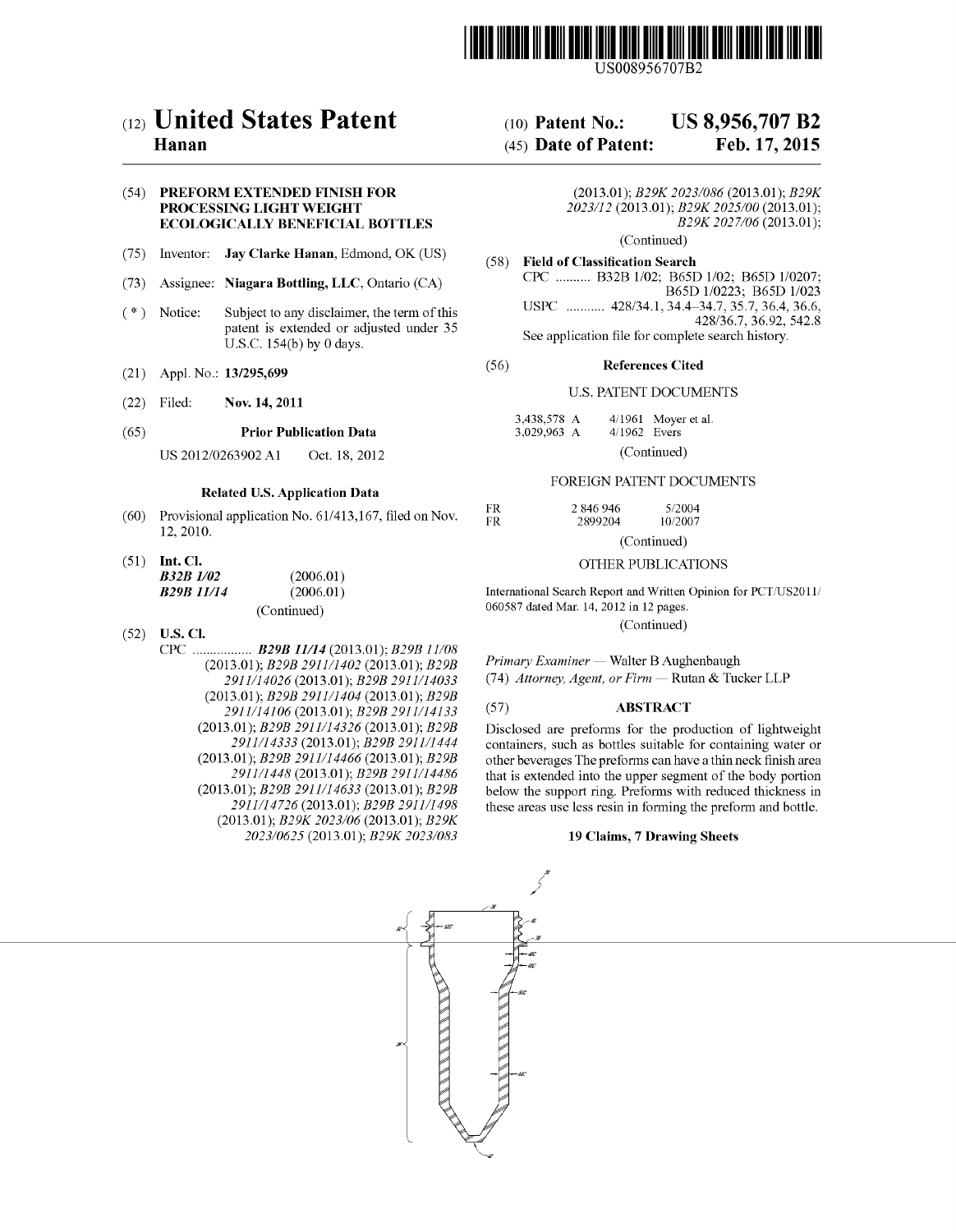$(51)$  Int. Cl.

| <b>B29B 11/08</b>       | (2006.01) |
|-------------------------|-----------|
| B <sub>29</sub> K 23/00 | (2006.01) |
| B <sub>29</sub> K 25/00 | (2006.01) |
| B29K 27/06              | (2006.01) |
| B <sub>29</sub> K 27/00 | (2006.01) |
| B <sub>29</sub> K 27/18 | (2006.01) |
| B <sub>29</sub> K 55/02 | (2006.01) |
| B <sub>29</sub> K 67/00 | (2006.01) |
| B29K 69/00              | (2006.01) |
| <i>B29K 77/00</i>       | (2006.01) |
| <b>B29K 81/00</b>       | (2006.01) |
| B <sub>29L</sub> 31/00  | (2006.01) |
|                         |           |

 $(52)$  **U.S. Cl.** 

CPC ......... B29K 2027/08 (2013.01); B29K 2027/18 (2013.01); B29K 2055/02 (2013.01); B29K 2067/00 (2013.01); B29K 2067/006 (2013.01); B29K 2069/00 (2013.01); B29K 2077/00 (2013.01); B29K 2081/06 (2013.01); B29L 2031/7158 (2013.01) USPC .... 428/35.7; 428/36.6; 428/36.92; 428/542.8

#### **References Cited**  $(56)$

## **U.S. PATENT DOCUMENTS**

|                               |               |         |                            | $\Gamma$       |
|-------------------------------|---------------|---------|----------------------------|----------------|
| 4,316,551 A                   |               | 2/1982  | Belokin, Jr.               | 6              |
| 4,374,878<br>A                | $\frac{1}{2}$ | 2/1983  | Jakobsen et al.  428/36.92 | $\Gamma$       |
| D294,462 S                    |               | 3/1988  | Ota et al.                 | Г              |
| 4,756,439 A                   |               | 7/1988  | Perock                     | E              |
| 4,818,575<br>A                |               | 4/1989  | Hirata et al.              | $\Gamma$       |
| 4,847,129<br>А                | $\frac{1}{2}$ | 7/1989  |                            | $\Gamma$       |
| 4,863,046<br>A                |               | 9/1989  | Collette et al.            | $\Gamma$       |
| 4,907,709 A                   |               | 3/1990  | Abe et al.                 | 6              |
| D315,869 S                    |               | 4/1991  | Collette                   | D              |
| D321,830 S                    |               | 11/1991 | York et al.                | 6              |
| 5,067,622 A                   |               | 11/1991 | Garver et al.              | $\Gamma$       |
| 5,092,475<br>A                |               | 3/1992  | Krishnakumar et al.        | 6              |
| 5,133,468 A                   |               | 7/1992  | Brunson et al.             | $\Gamma$       |
| 5,178,289 A                   |               | 1/1993  | Krishnakumar et al.        | $\Gamma$       |
| 5,199,588 A                   |               | 4/1993  | Hayashi                    | 6              |
| 5,255,889 A                   |               | 10/1993 | Collette et al.            | 6              |
| 5,279,433<br>A                |               | 1/1994  | Krishnakumar et al.        | $\Gamma$       |
| 5,281,387<br>А                |               | 1/1994  | Collette et al.            | $\Gamma$       |
| D345,693 S                    |               | 4/1994  | Edstrom                    | 6              |
| 5,303,833<br>A                |               | 4/1994  | Hayashi et al.             | 6              |
| 5,303,834 A                   |               | 4/1994  | Krishnakumar et al.        | Г              |
| 5,337,909<br>A                |               | 8/1994  | Vailliencourt              | $\Gamma$       |
| 5,341,946<br>А                |               | 8/1994  | Vailliencourt et al.       | $\Gamma$       |
| D352,238 S                    |               | 11/1994 | Vailliencourt et al.       | $\Gamma$       |
| D352,245 S                    |               | 11/1994 | Krishnakumar et al.        | D              |
| 5,381,910 A                   |               | 1/1995  | Sigiura et al.             | D              |
| 5,407,086 A                   |               | 4/1995  | Ota et al.                 | E              |
| D358,766 S                    |               | 5/1995  | Vailliencourt et al.       | $\Gamma$       |
| 5,411,699 A                   |               | 5/1995  | Collette et al.            | Ľ              |
| D364,565 S                    |               | 11/1995 | Vailliencourt et al.       | $\Gamma$       |
| D366,416 S                    |               | 1/1996  | Semersky                   | $\Gamma$       |
| D366,417 S                    |               | 1/1996  | Semersky                   | 6              |
| 5,632,397<br>A                |               | 5/1997  | Fandeux et al.             | $\Gamma$       |
| 5,669,520<br>А                |               | 9/1997  | Simpson                    | 7              |
| 5,704,503<br>А                |               | 1/1998  | Krishnakumar et al.        | 7              |
| D391,168 S                    |               | 2/1998  | Ogg                        | $\Gamma$       |
| D393,802 S                    |               | 4/1998  | Collette et al.            | $\Gamma$       |
| 5,762,221<br>A                |               | 6/1998  | Tobias et al.              |                |
| D397,614 S                    |               | 9/1998  | Krishnakumar et al.        | 7              |
| D402,895 S                    |               | 12/1998 | Takahashi et al.           | $\overline{L}$ |
| D404,308 S                    |               | 1/1999  | Takahashi et al.           | 7              |
| 5,888,598<br>$\boldsymbol{A}$ |               | 3/1999  | Brewster et al.            | E              |
| D407,649 S                    |               | 4/1999  | McCallister et al.         | 7              |
| D407,650 S                    |               | 4/1999  | Takahashi et al.           | D              |
| D411,453 S                    |               | 6/1999  | Piccioli et al.            | 7              |
| 5,908,128<br>A                |               | 6/1999  | Krishnakumar et al.        | $\Gamma$       |
| D413,519<br>-S                |               | 9/1999  | Eberle et al.              | 7              |
| 5,971,184<br>A                |               | 10/1999 | Krishnakumar et al.        | 7              |
|                               |               |         |                            |                |

| 5,988.417<br>Α  | 11/1999 | Cheng et al.        |
|-----------------|---------|---------------------|
| 6,016,932<br>A  | 1/2000  | Gaydosh et al.      |
| S<br>D419,882   | 2/2000  | Bretz et al.        |
| D420,592<br>S   | 2/2000  | Bretz et al.        |
| 6,036,037<br>A  | 3/2000  | Scheffer et al.     |
| S<br>D423,365   | 4/2000  | Eberle et al.       |
| 6,044,996<br>A  | 4/2000  | Carew et al.        |
| A<br>6,044,997  | 4/2000  |                     |
| A               | 5/2000  | Ogg                 |
| 6,062,409       |         | Eberle              |
| S<br>D426,460   | 6/2000  | Krishnakumar et al. |
| D427,905<br>S   | 7/2000  | Eberle              |
| 6,092,688<br>A  | 7/2000  | Eberle              |
| D429,647<br>S   | 8/2000  | Warner et al.       |
| S<br>D430,493   | 9/2000  | Weick               |
| 6,112,925<br>A  | 9/2000  | Nahill et al.       |
| S<br>D434,330   | 11/2000 | Rowe et al.         |
| S<br>D440,157   | 4/2001  | Lichtman et al.     |
| D440,158<br>S   | 4/2001  | Bretz et al.        |
| S<br>D440,877   | 4/2001  | Lichtman et al.     |
| S<br>D441,294   | 5/2001  | Lichtman et al.     |
| 6,230,912<br>B1 | 5/2001  | Rashid              |
| 6,248,413<br>B1 | 6/2001  | Barel et al.        |
| D445,033<br>S   | 7/2001  | Bretz et al.        |
| B1<br>6,257,433 | 7/2001  | Ogg et al.          |
| S<br>D446,126   | 8/2001  | Bretz et al.        |
| S<br>D447,411   | 9/2001  | Lichtman et al.     |
| B2              | 10/2001 | Rashid              |
| 6,296,131       |         |                     |
| 6,347,717<br>B1 | 2/2002  | Eberle              |
| D454,500<br>S   | 3/2002  | Bretz et al.        |
| D465,158<br>S   | 11/2002 | Peek et al.         |
| D466,021<br>S   | 11/2002 | Thierjung et al.    |
| S<br>D466,819   | 12/2002 | Darr et al.         |
| 6,494,333<br>Β2 | 12/2002 | Sasaki et al.       |
| D469,358<br>S   | 1/2003  | Bryant et al.       |
| D469,359<br>S   | 1/2003  | Bryant et al.       |
| S<br>D469,695   | 2/2003  | Bryant et al.       |
| D469,696<br>S   | 2/2003  | Bryant et al.       |
| S<br>D470,773   | 2/2003  | Darr et al.         |
| D472,470<br>S   | 4/2003  | Bretz et al.        |
| 6,554,146<br>B1 | 4/2003  | DeGroff et al.      |
| D476,236<br>S   | 6/2003  | Ungrady et al.      |
| 6,585,125<br>Bl | 7/2003  | Peek                |
| D479,690<br>S   | 9/2003  | DeGroff             |
| B2<br>6,616,001 | 9/2003  | Saito et al.        |
| D480,957<br>S   | 10/2003 | Mooney et al.       |
| S<br>D485,765   | 1/2004  | Thierjung et al.    |
| Β2              | 4/2004  |                     |
| 6,722,514       |         | Renz                |
| B2<br>6,739,467 | 5/2004  | Saito et al.        |
| D494,475<br>S   | 8/2004  | Thierjung et al.    |
| D497,551<br>S   | 10/2004 | Gamel et al.        |
| 6,830,158<br>B2 | 12/2004 | Yourist             |
| B1<br>6,841,262 | 1/2005  | Beck et al.         |
| S<br>D502,108   | 2/2005  | Gamel et al.        |
| S<br>D503,625   | 4/2005  | Nelson et al.       |
| D503,885<br>S   | 4/2005  | Bretz et al.        |
| D504,063<br>S   | 4/2005  | Bretz et al.        |
| S<br>D506,675   | 6/2005  | Bretz et al.        |
| S<br>D506,676   | 6/2005  | Bretz et al.        |
| S<br>D506,677   | 6/2005  | Bretz et al.        |
| S<br>D507,491   | 7/2005  | Bretz et al.        |
| S<br>D507,609   | 7/2005  | Bretz et al.        |
| S<br>D507,749   | 7/2005  | Bretz et al.        |
| S<br>D508,857   | 8/2005  | Bretz et al.        |
| 6,932,230<br>Β2 | 8/2005  | Pedmo et al.        |
| S<br>D510,526   | 10/2005 | Bretz et al.        |
| 7,025,219<br>B2 | 4/2006  | Heisner et al.      |
|                 |         |                     |
| 7,032,770<br>Β2 | 4/2006  | Finlay et al.       |
| D525,530<br>S   | 7/2006  | Livingston et al.   |
| S<br>D527,643   | 9/2006  | Gottlieb            |
| 7,172,087<br>B1 | 2/2007  | Axe et al.          |
| D538,660<br>S   | 3/2007  | Gatewood            |
| 7,198,164<br>B2 | 4/2007  | Yourist et al.      |
| D548,106<br>S   | 8/2007  | Martinez et al.     |
| 7,258,244<br>B2 | 8/2007  | Ungrady             |
| S<br>D551,081   | 9/2007  | Ohara et al.        |
| 7,267,242<br>B2 |         | Tanaka et al.       |
|                 | 9/2007  |                     |
| D555,499<br>S   | 11/2007 | Ross                |
| 7,334,695<br>B2 | 2/2008  | Bysick et al.       |
| 7,334,696<br>B2 | 2/2008  | Tanaka et al.       |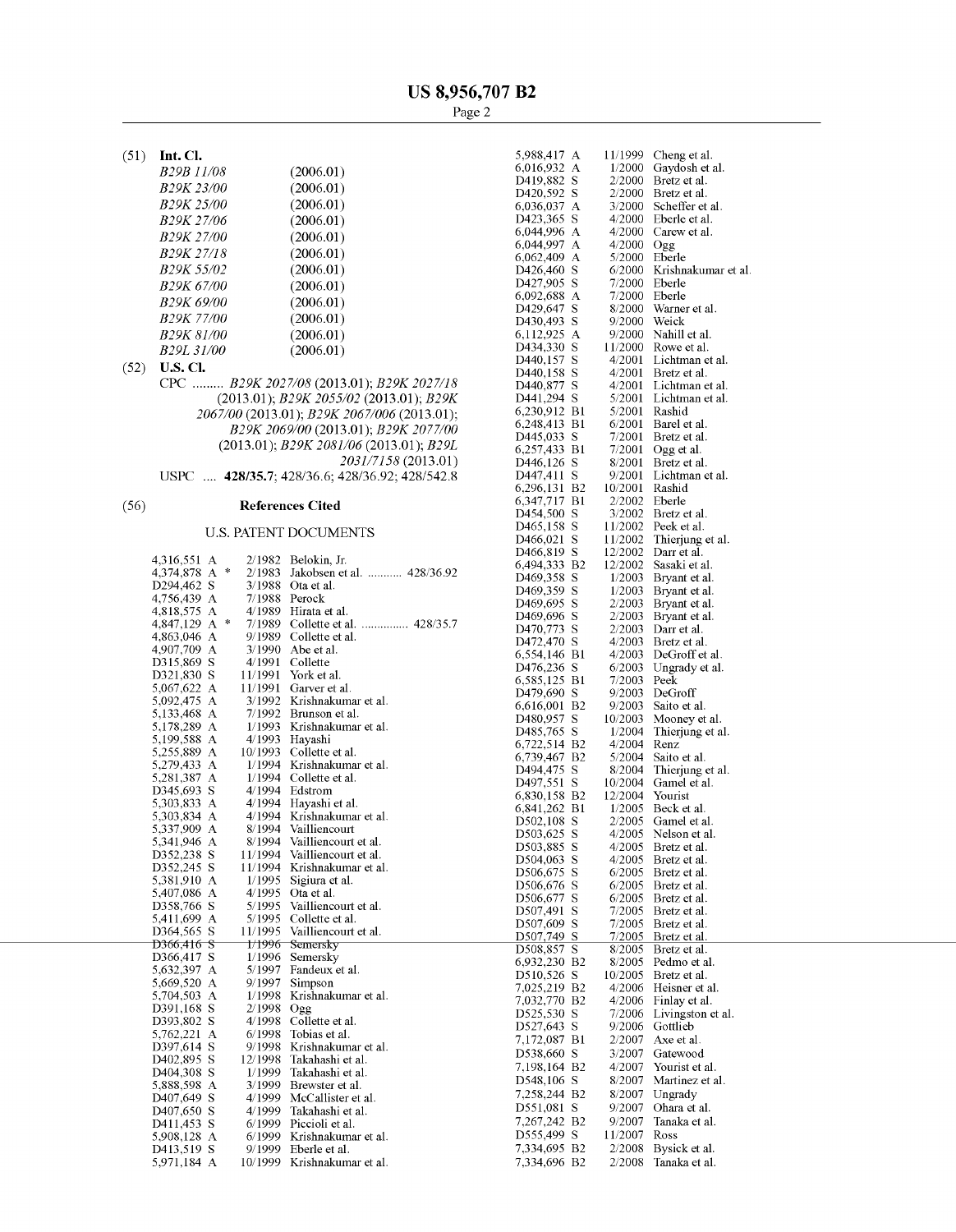#### **References Cited**  $(56)$

## **U.S. PATENT DOCUMENTS**

| 7,347,339    | B <sub>2</sub> | 3/2008  | Bangi et al.        |
|--------------|----------------|---------|---------------------|
| 7,364,046    | B2             | 4/2008  | Joshi et al.        |
| 7,416,089    | B <sub>2</sub> | 8/2008  | Kraft et al.        |
| 7.416,090    | B <sub>2</sub> | 8/2008  | Mooney et al.       |
| D579,339     | S              | 10/2008 | Shmagin             |
| 7,451,886    | B <sub>2</sub> | 11/2008 | Lisch et al.        |
| D584,627     | S              | 1/2009  | Lepoitevin          |
| D598,779     | Ś              | 8/2009  | Lepoitevin          |
| D610,015     | S              | 2/2010  | Yourist et al.      |
| 7,694,842    | B2             | 4/2010  | Melrose             |
| 7,699,183    | B <sub>2</sub> | 4/2010  | Matsuoka et al.     |
| 7,748,551    | B <sub>2</sub> | 7/2010  | Gatewood et al.     |
| 7,748,552    | B <sub>2</sub> | 7/2010  | Livingston et al.   |
| 7,757,874    | B <sub>2</sub> | 7/2010  | Ross                |
| D621,271     | S              | 8/2010  | Soni                |
| 7,780,025    | B2             | 8/2010  | Simpson, Jr. et al. |
| D623,529     | S              | 9/2010  | Yourist et al.      |
| D624,427     | S              | 9/2010  | Yourist et al.      |
| 7,798,349    | B2             | 9/2010  | Maczek et al.       |
| D630,515     | S              | 1/2011  | Bretz et al.        |
| 7,861,876    | B <sub>2</sub> | 1/2011  | Stowitts            |
| 7,980,404    | B2             | 7/2011  | Trude et al.        |
| 8,020,717    | B <sub>2</sub> | 9/2011  | Patel               |
| 8,047,388    | B <sub>2</sub> | 11/2011 | Kelley et al.       |
| 8,091,720    | B <sub>2</sub> | 1/2012  | Colloud             |
| 8,308,007    | B <sub>2</sub> | 11/2012 | Mast et al.         |
| 8,328,033    | B <sub>2</sub> | 12/2012 | Mast                |
| 8,381,496    | B <sub>2</sub> | 2/2013  | Trude et al.        |
| 2001/0030166 | A <sub>1</sub> | 10/2001 | Ozawa et al.        |
| 2004/0000533 | A1             | 1/2004  | Kamineni et al.     |
| 2005/0279728 | A1             | 12/2005 | Finlay et al.       |
| 2006/0070977 | A1             | 4/2006  | Howell et al.       |
| 2006/0113274 | A1             | 6/2006  | Keller et al.       |
| 2006/0131257 | A1             | 6/2006  | Gatewood et al.     |
| 2006/0157439 | A1             | 7/2006  | Howell              |
| 2007/0131644 | A1             | 6/2007  | Melrose             |
| 2008/0087628 | A1             | 4/2008  | Bangi et al.        |
| 2009/0020497 | A <sub>1</sub> | 1/2009  | Tanaka et al.       |
| 2009/0065468 | A1             | 3/2009  | Hata et al.         |
| 2009/0159556 | A1             | 6/2009  | Patcheak et al.     |
| 2009/0166314 | A <sub>1</sub> | 7/2009  | Matsuoka            |
| 2009/0184127 | A1             | 7/2009  | Mooney              |
| 2009/0261058 | A1             | 10/2009 | Pritchett, Jr.      |
| 2009/0261059 | A1             | 10/2009 | Pritchett. Jr.      |
|              |                |         |                     |

| 2009/0266785    | A1  | 10/2009 | Siegl           |
|-----------------|-----|---------|-----------------|
| 2009/0283495    | A1  | 11/2009 | Lane et al.     |
| 2009/0321383 A1 |     | 12/2009 | Lane            |
| 2010/0023378    | A1  | 1/2010  | Ratnam          |
| 2010/0028577    | A1. | 2/2010  | Siegl           |
| 2010/0089865 A1 |     | 4/2010  | Oguchi et al.   |
| 2010/0163513    | A1  | 7/2010  | Pedmo           |
| 2010/0176081 A1 |     | 7/2010  | Kamineni et al. |
| 2010/0206837    | A1  | 8/2010  | Deemer et al.   |
| 2010/0206838    | Al  | 8/2010  | Mast et al.     |
| 2010/0206839    | A1  | 8/2010  | Tanaka et al.   |
| 2010/0206892 A1 |     | 8/2010  | Mast            |
| 2010/0213204 A1 |     | 8/2010  | Melrose         |
| 2010/0270259 A1 |     | 10/2010 | Russell et al.  |
| 2010/0304168 A1 |     | 12/2010 | Dornbach        |
| 2010/0304169    | Al  | 12/2010 | Dornbach        |
| 2010/0314348    | A1  | 12/2010 | Zoppas et al.   |
| 2010/0320218    | A1  | 12/2010 | Tanaka          |
| 2011/0017700    | A1  | 1/2011  | Patcheak et al. |
| 2011/0073559    | Al  | 3/2011  | Schlies et al.  |
| 2011/0115135    | A1  | 5/2011  | Siegl           |
| 2012/0027966 A1 |     | 2/2012  | Barel et al.    |
| 2012/0231191    | A1  | 9/2012  | Siegl           |
| 2012/0248003 A1 |     | 10/2012 | Hunter et al.   |
|                 |     |         |                 |

## FOREIGN PATENT DOCUMENTS

| JP | 7 164436       | 6/1995  |
|----|----------------|---------|
|    |                |         |
| JP | 09240647       | 9/1997  |
| JP | 10029614       | 2/1998  |
| JP | 2004 090425    | 3/2004  |
| JP | 2008 189721    | 8/2008  |
| JP | 2009 045877    | 3/2009  |
| WΟ | WO 2004/080828 | 9/2004  |
| WΟ | WO 2006/005413 | 1/2006  |
| WΟ | WO 2006/027092 | 3/2006  |
| WΟ | WO 2007/033722 | 3/2007  |
| WΟ | WO 2007/124894 | 11/2007 |
| WΟ | WO 2011/160748 | 12/2011 |
| WΟ | WO 2012/095285 | 7/2012  |
| WΟ | WO 2012/156048 | 11/2012 |

## OTHER PUBLICATIONS

International Search Report and Written Opinion for PCT application<br>No. PCT/US2012/067795 mailed on Mar. 13, 2013, by Detlef Meyer.

\* cited by examiner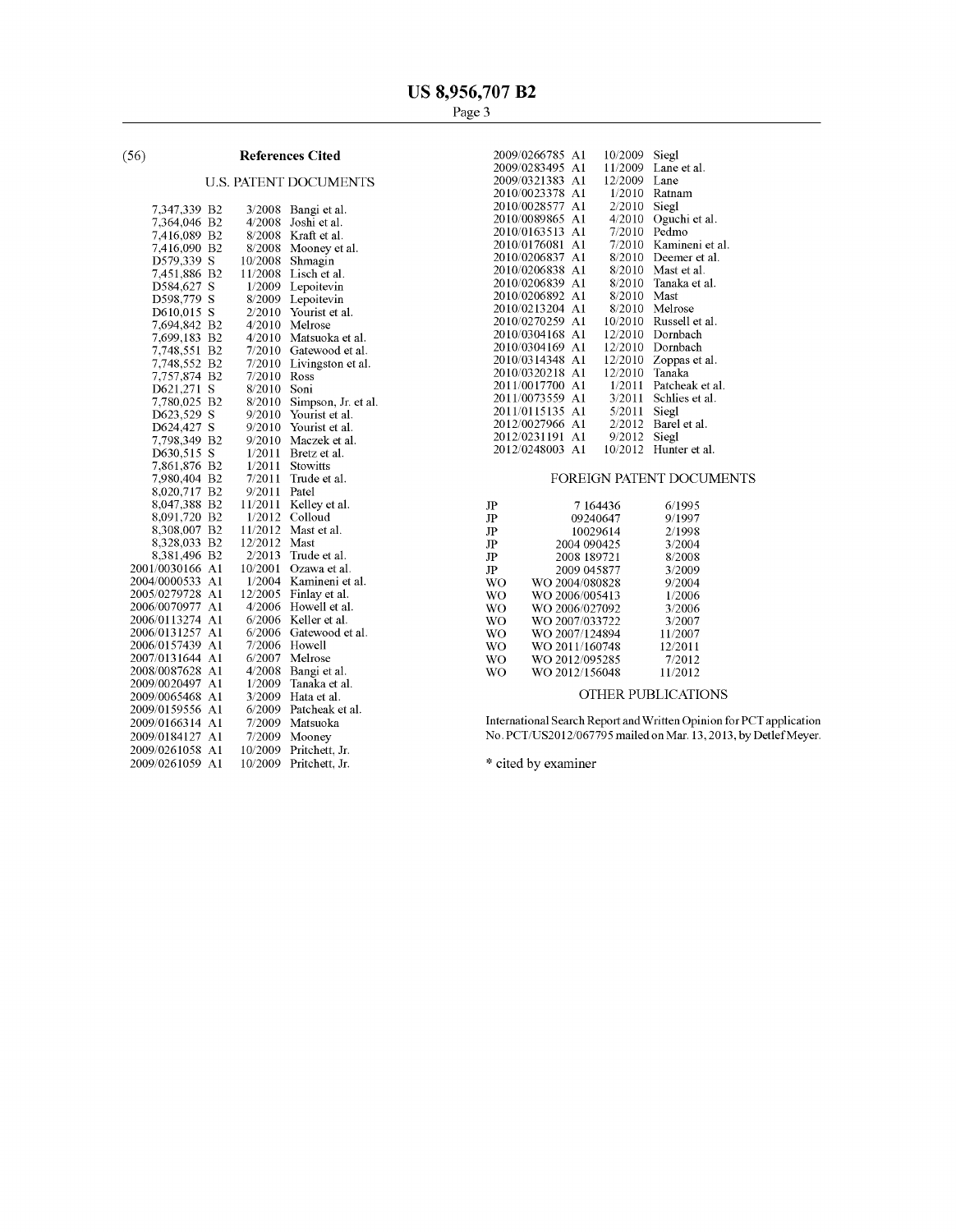

 $FIG.1$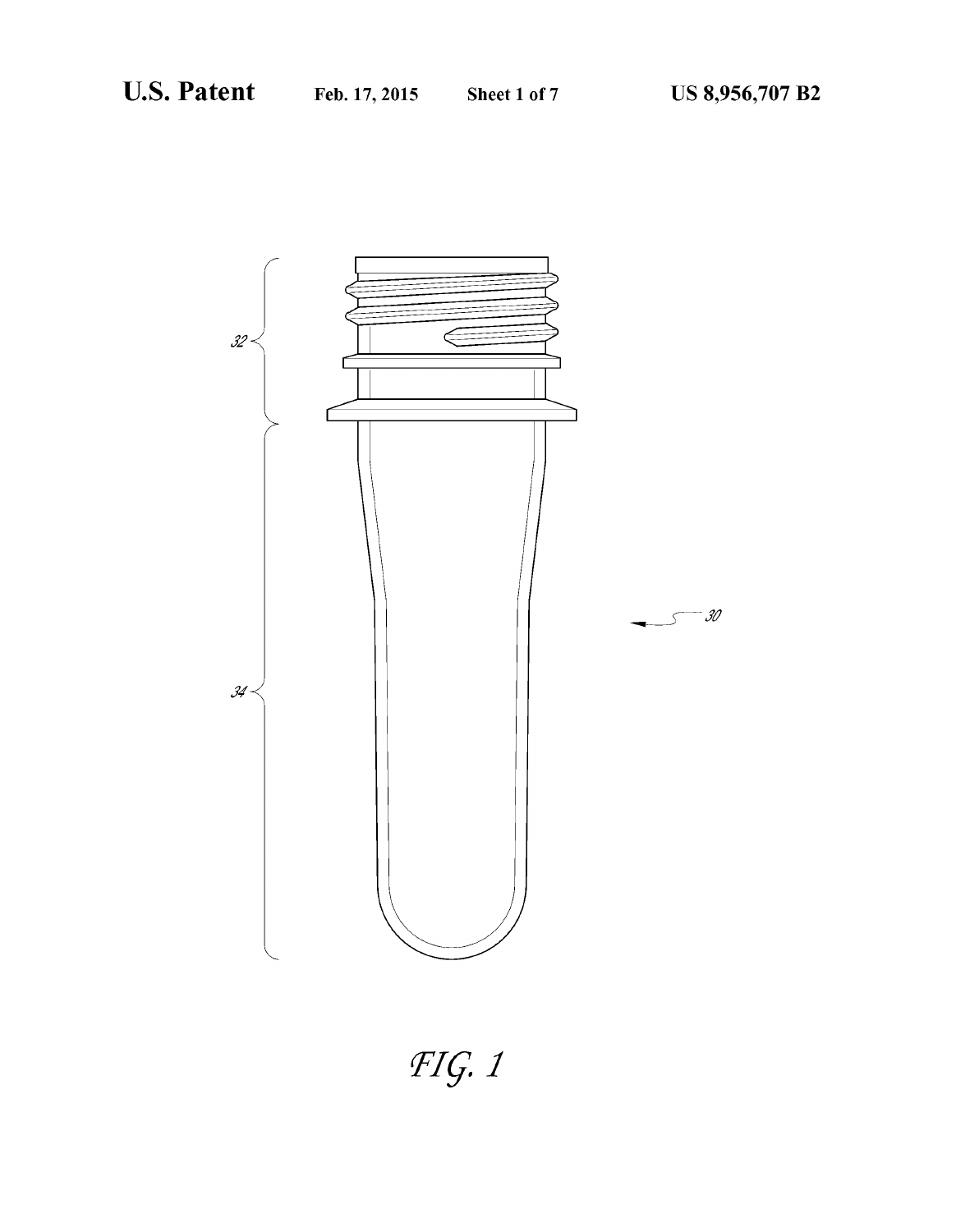30

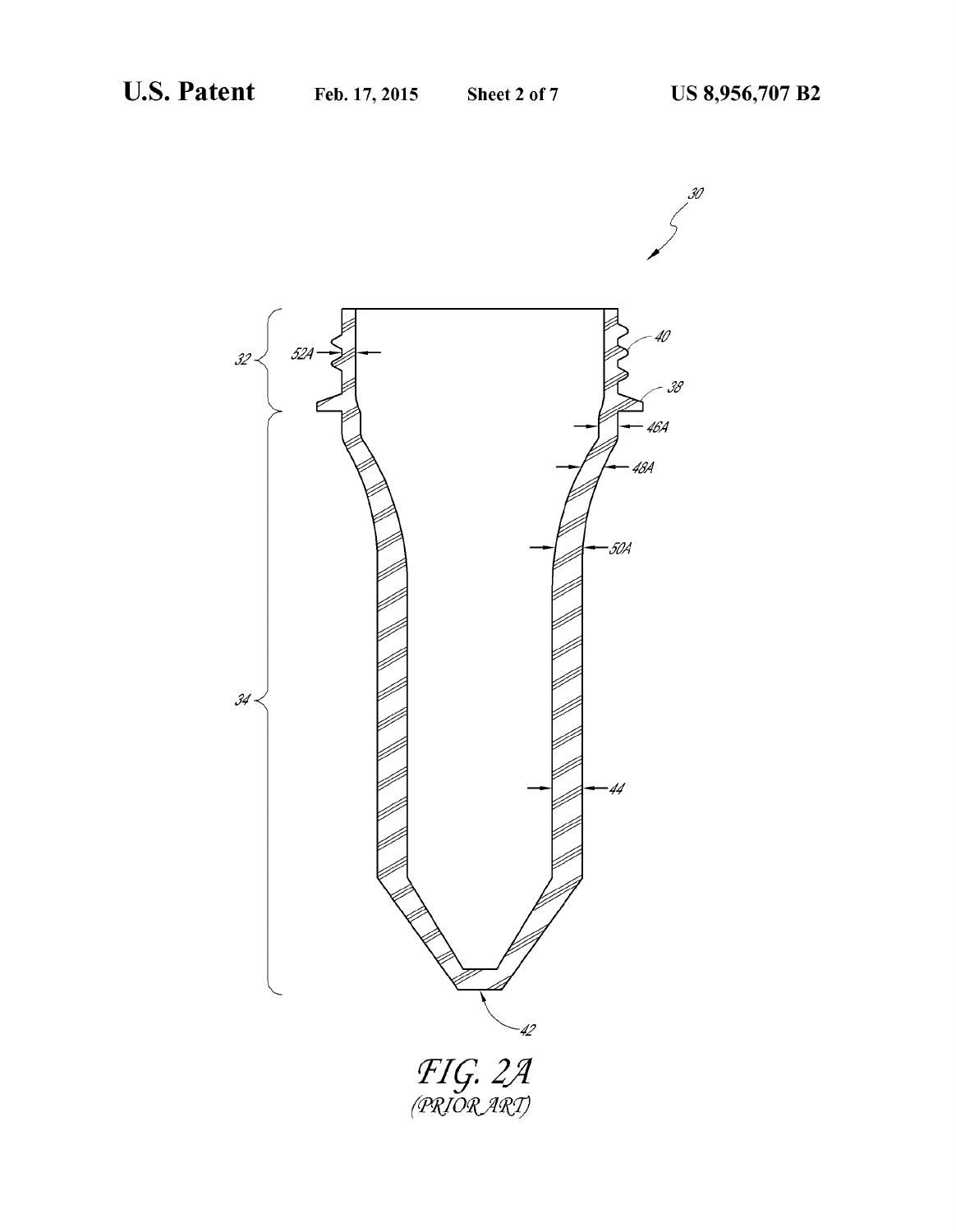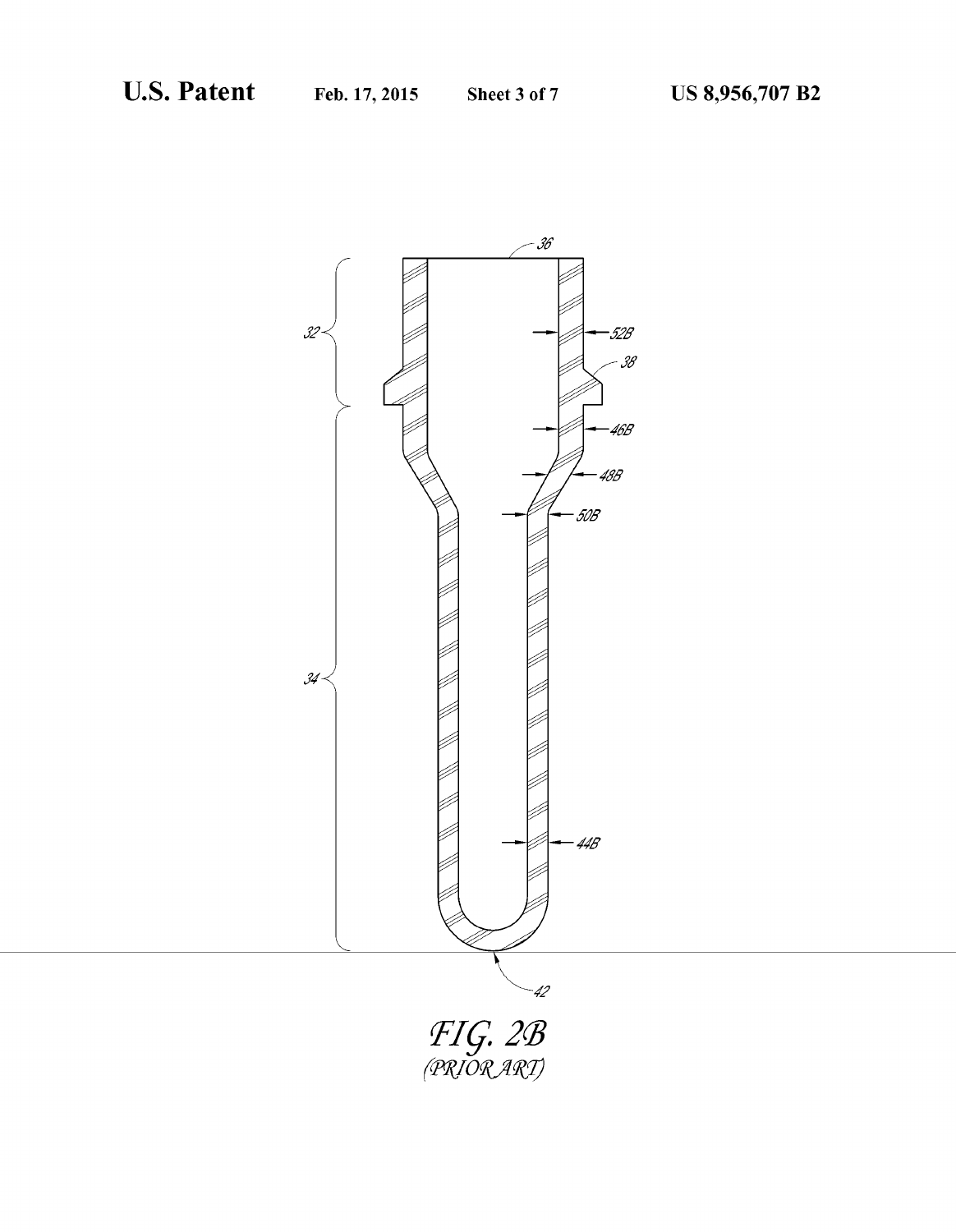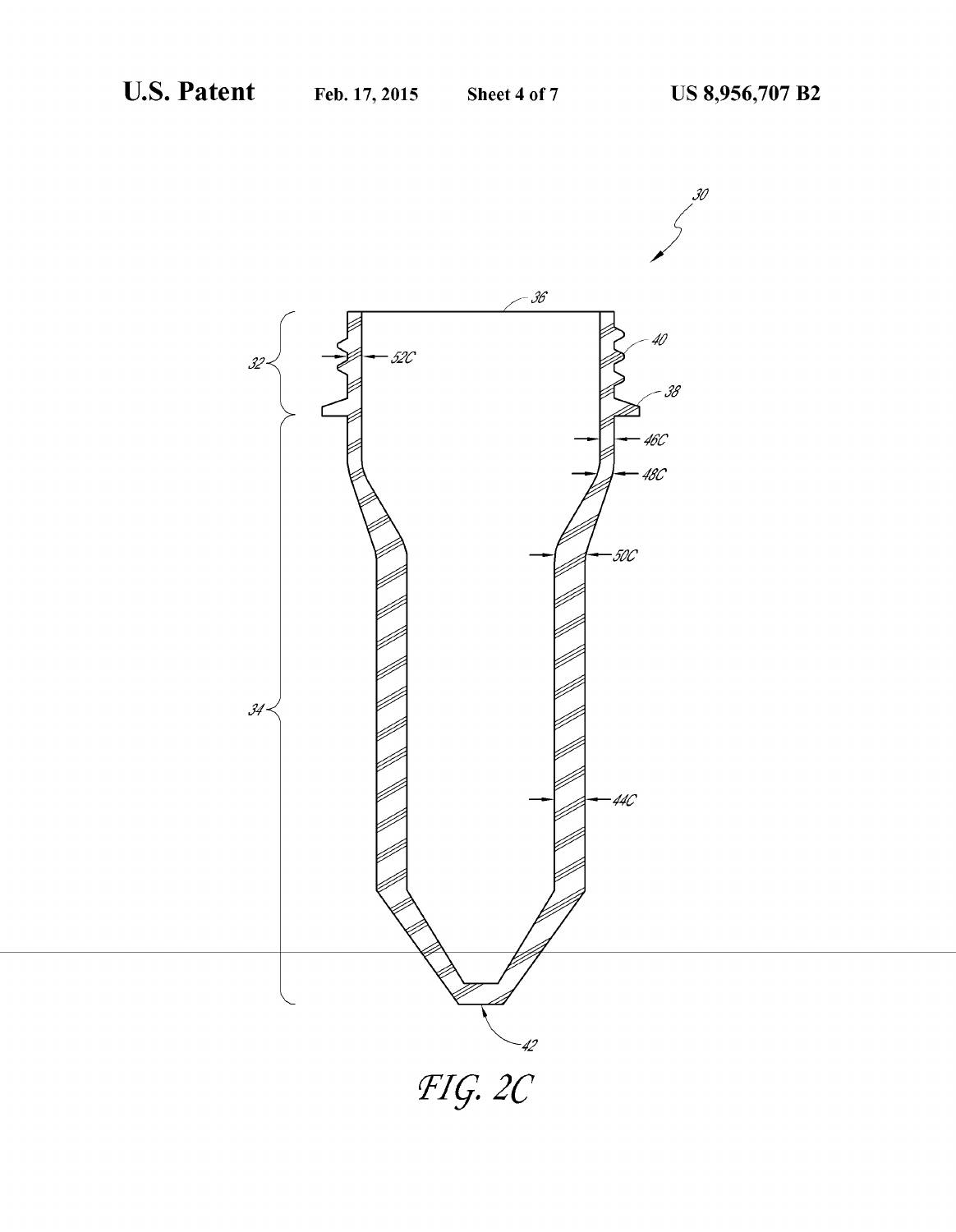

 $FIG.3$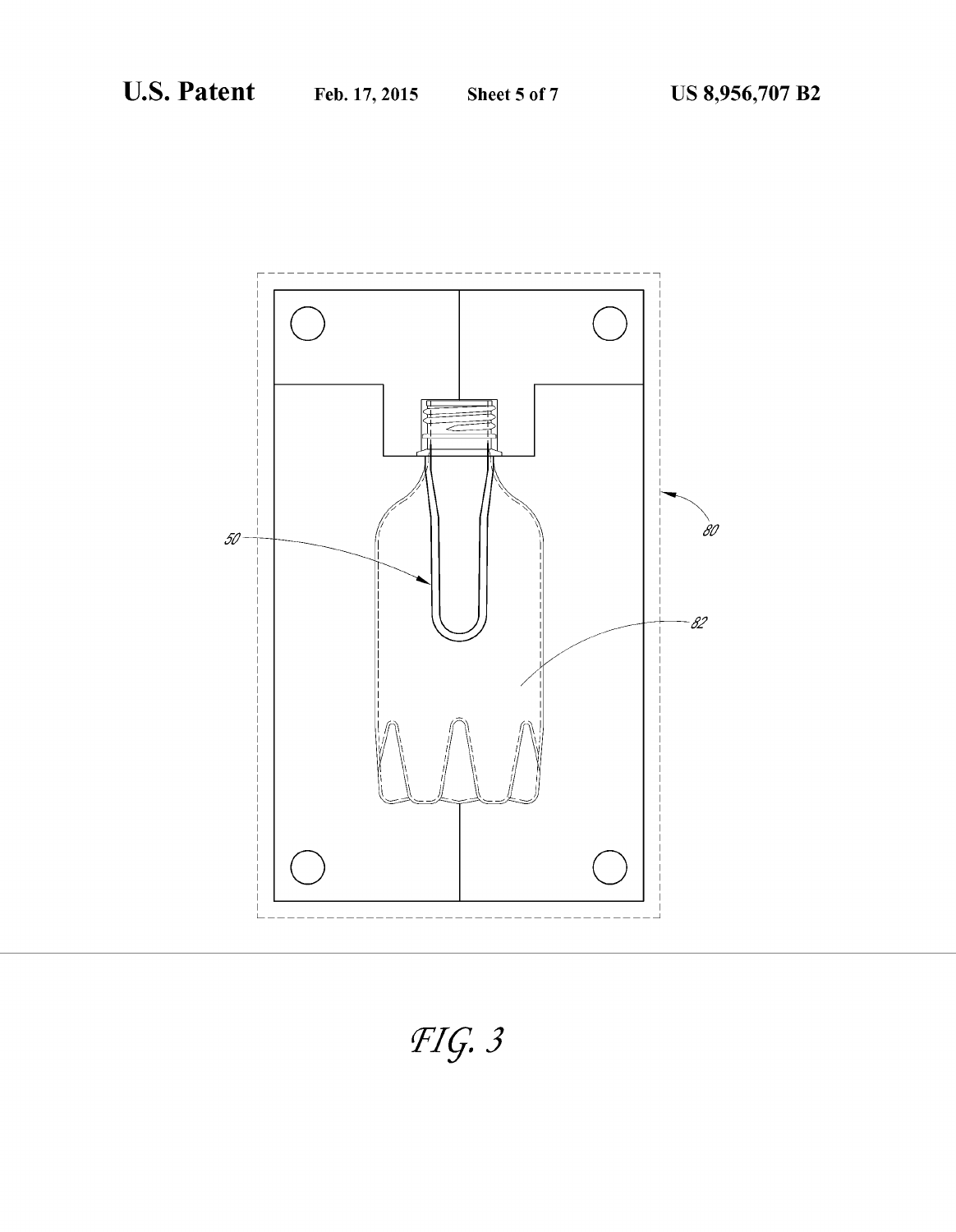

 $FIG.4$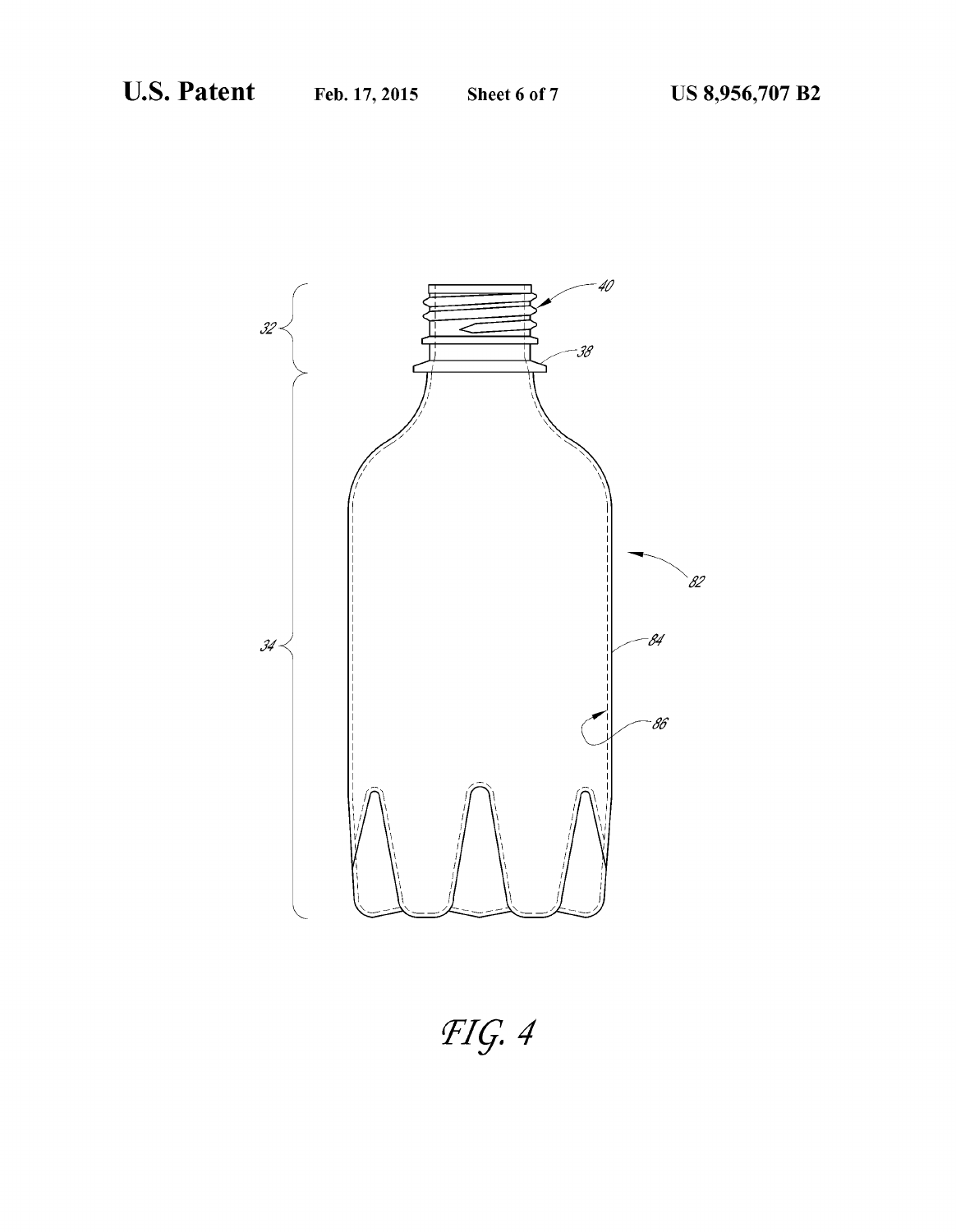

FIG. 5A

FIG. 5B



 $FIG. 6$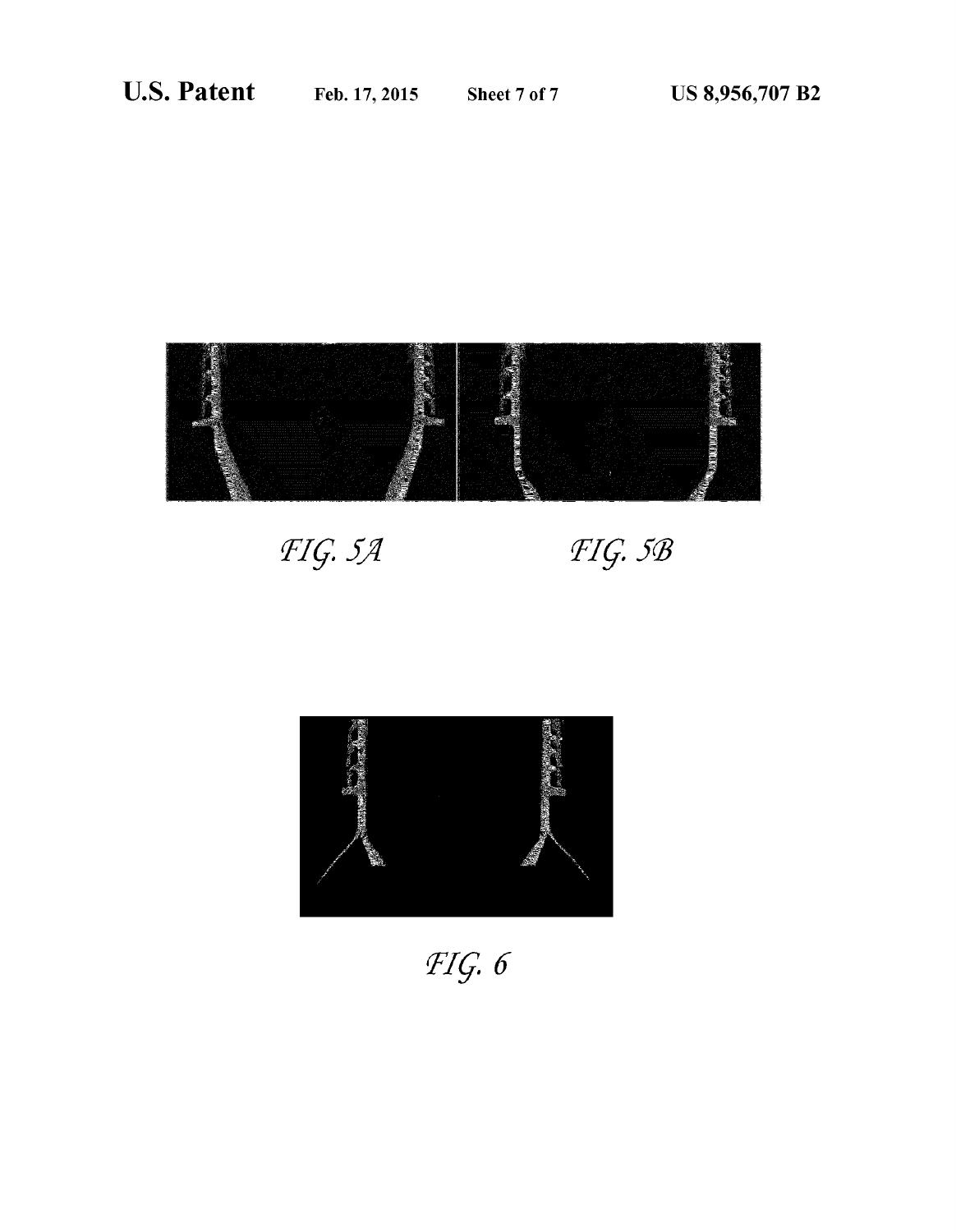$\overline{\mathbf{5}}$ 

20

### PREFORM EXTENDED FINISH FOR PROCESSING LIGHT WEIGHT ECOLOGICALLY BENEFICIAL BOTTLES

### RELATED APPLICATION INFORMATION

This application claims priority under 35 U.S.C. §1 19(e) to U.S. Provisional Application Ser. No. 61/413,167, filed Nov. 12, 2010, which is hereby incorporated by reference in its entirety.

### FIELD OF THE INVENTION

This invention relates to plastic bottles and preforms, more specifically plastic performs and bottles blown from such preforms that are suitable for containing beverages and utilize less resin such that they are lighter in weight than conven tional bottles.

### BACKGROUND OF THE INVENTION

Plastic containers have been used as a replacement for glass or metal containers in the packaging of beverages for several decades. The most common plastic used in making beverage containers today is PET. Containers made of PET 25 are transparent, thin-walled, and have the ability to maintain their shape by withstanding the force exerted on the walls of the container by their contents. PET resins are also reasonably priced and easy to process. PET bottles are generally made by a process that includes the blow-molding of plastic preforms 30 which have been made by injection molding of the PET resin.

Advantages of plastic packaging include lighter weight and decreased breakage as compared to glass, and lower costs overall when taking both production and transportation into account. Although plastic packaging is lighter in weight than 35 a bottle. glass, there is still great interest in creating the lightest pos sible plastic packaging so as to maximize the cost savings in both transportation and manufacturing by making and using containers that contain less plastic.  $40$ 

### SUMMARY OF THE INVENTION

A new approach which relies on a general change in pre form design has been invented, which significantly improves the ability to blow efficient, lightweight bottles. The design 45 elegantly incorporates features for protecting critical dimen sions of the bottle and stabilizing the production blowing process. These features may also utilize less resin while achieving suitable mechanical performance resulting in a reduction in the use of petroleum products by the industry. 50

In accordance with embodiments disclosed herein, there is provided a plastic preform suitable for forming a bottle, and a bottle or container made from such a preform. The preform comprises a neck portion adapted to engage a closure and including a support ring at its lowermost point, the neck 55 portion having a first wall thickness, and an elongated body portion including a generally cylindrical wall portion and an end cap. In some embodiments, the upper segment of the body portion adjacent to the support ring has a second wall thickness substantially similar to the first wall thickness and 60 less than a third wall thickness in a lower segment of the body portion. Further embodiments may include one or more of the following features: the second wall thickness is about 25% to about 40% of the third wall thickness; the second wall thick ness is about 25% to about 30% of the third wall thickness; the 65 second wall thickness is about 0.7 mm to about 0.8 mm; an axial length of the upper segment is about 25% or more of an

2

axial length of the neck portion; and/or an axial length of the upper segment is about 25% to about 35% of an axial length of the neck portion. In other embodiments, the second wall thickness is thicker or thinner than the first wall thickness by 0.1 mm, 0.2 mm, 0.3 mm, or 0.4 mm. Containers or bottles made from such preforms are also disclosed herein.

In accordance with embodiments disclosed herein, there is provided a plastic preform, comprising a neck portion often including a support ring, wherein the neck portion has a first wall thickness, and a body portion including an elongated cylindrical wall having upper, middle and lower segments, wherein the middle segment has a second wall thickness and the lower segment of the body portion includes an end cap. In some embodiments, the upper segment of the body portion has a wall thickness substantially similar to the first wall thickness and less than the second wall thickness and/or the axial length of the upper segment is about 25% or more of the axial length of the neck portion. Further embodiments may include one or more of the following features: the upper segment wall thickness is about 25% to about 40% of the second wall thickness; the upper segment wall thickness is about 25% to about 30% of the second wall thickness; the upper segment wall thickness is about 0.7 mm to about 0.8 mm; and/or an axial length of the upper segment is about 25% to about 35% of an axial length of the neck portion. In other embodiments, the upper segment wall thickness is thicker or thinner than the first wall thickness by  $0.1$  mm,  $0.2$  mm,  $0.3$ mm, or 0.4 mm. Containers or bottles made from such pre forms are also disclosed herein.

### BRIEF DESCRIPTION OF THE DRAWINGS

FIG. 1 is a preform suitable for being blow molded to form

FIG. 2A is a cross section of a preform without an extended lightweight finish.

FIG. 2B is a cross section of another preform without an extended lightweight finish.

FIG. 2C is a cross section of a preform according to one embodiment disclosed herein.

FIG. 3 is a cross-section of a preform in the cavity of a blow molding apparatus of the type that may be used to make a bottle or container.

FIG. 4 is a bottle or container.

FIG. 5A is a micro-CT slice of the neck and upper body of a preform as in FIG. 2A.

FIG. 5B is a micro-CT slice of the neck and upper body of a preform such as in FIG. 2C.

FIG. 6 is a superimposition of micro-CT slices of a preform as in FIG. 5B and a bottle blown therefrom.

### DETAILED DESCRIPTION OF THE PREFERRED EMBODIMENT

Disclosed herein are articles, including preforms and con tainers, which utilize less plastic in their construction while maintaining the ease of processing and excellent structural properties associated with current commercial designs.

Referring to FIG. 1, a preform 30 is depicted. The preform is preferably made of material approved for contact with food and beverages such as virgin PET and can be of any of a wide variety of shapes and sizes. The preform shown in FIG. 1 is of the type which will form a 12-16 oz. beverage bottle, but as will be understood by those skilled in the art, other preform configurations can be used depending upon the desired configuration, characteristics and use of the final article. The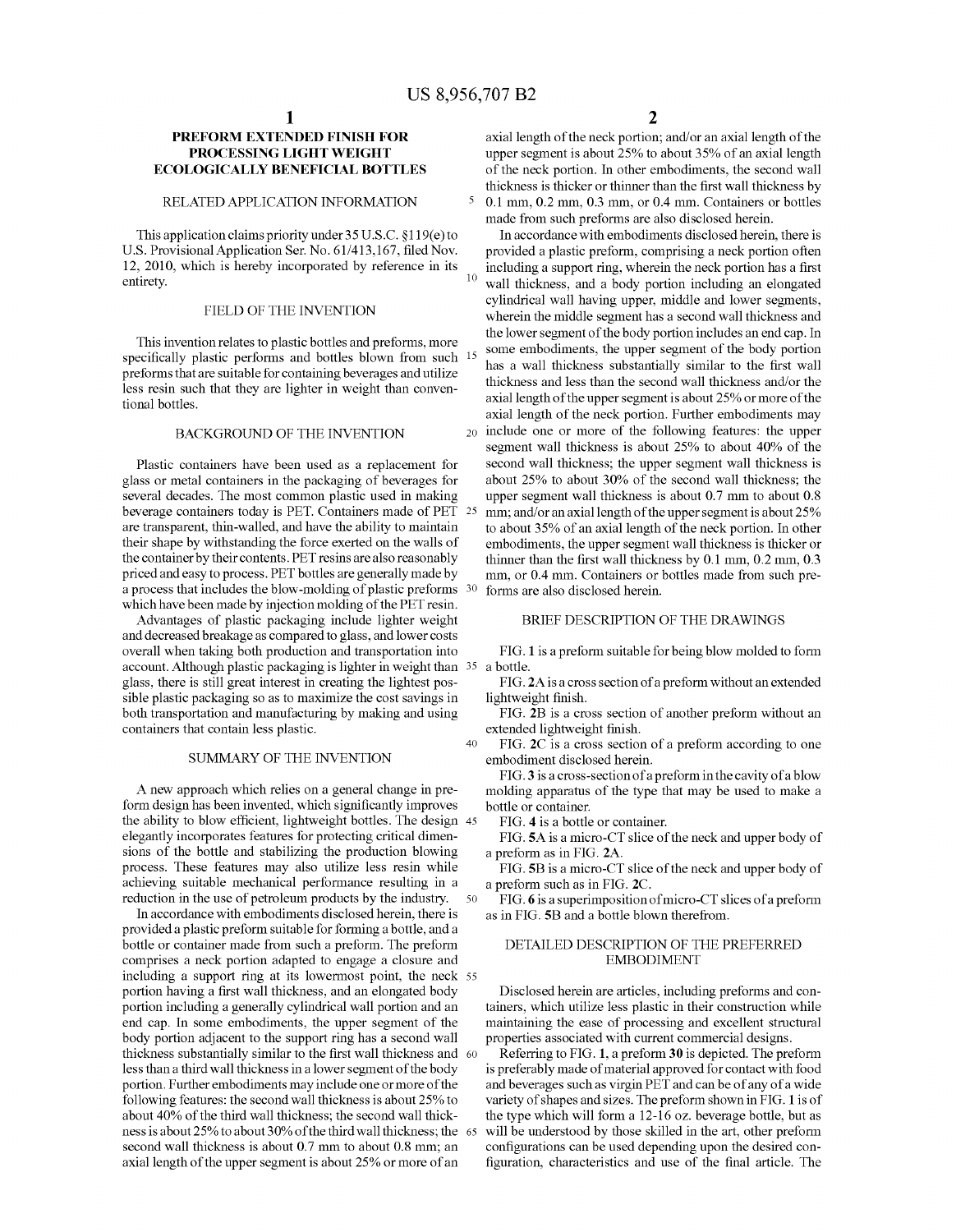preform 30 may be made by injection molding methods including those that are well known in the art.

Referring to FIG. 2A, a cross-section of a preform 30 is depicted. The preform 30 has a neck portion 32 and a body portion 34, formed monolithically (i.e., as a single, or unitary, structure). Advantageously, the monolithic arrangement of the preform, when blow-molded into a bottle, provides greater dimensional stability and improved physical proper ties in comparison to a preform constructed of separate neck and body portions, which are bonded together.

The neck portion 32 begins at the opening 36 to the interior of the preform 3 0 and extends to and includes the support ring 38. The neck portion 32 is further characterized by the pres ence of a structure for engaging a closure. In the illustrated embodiment, the structure includes threads 40, which provide a means to fasten a cap to the bottle produced from the preform 30. The illustrated preform has a shorter overall neck area than most conventional preforms, which shorter neck area may also be thinner than in conventional preforms. The 20 thickness of the neck area 52A is measured at the very top or between the threads or any other protruding structures. The body portion 34 is an elongated structure extending down from the neck portion 32 and culminating in the end cap 42. In some embodiments the body portion is generally cylindrical, 25 and the end cap is conical or frustoconical and may also be hemispherical, and the very terminus of the end cap may be flattened or rounded. The preform wall thickness 44 through most of the body portion will depend upon the overall size of the preform 30 and the wall thickness and overall size of the 30 resulting container. The preform wall thickness between 48A and 50A is slightly thinner than the wall thickness throughout the straight portion of the body portion, both of which are thicker than at 46A immediately below the support ring 38. A slight taper often below 0.01 mm may also be found from 50A 35 to 44 to help with release of the injected preform from the core during processing.

FIG. 2B illustrates a cross-section of another embodiment of a prior art preform. The preform has a neck portion and a body portion. The neck portion of the preform is of an axial 40 length as may be found in conventional preforms. Although the thickness of the upper segment or portion of the body portion 46B is of a similar thickness as the neck portion 52B, it is also substantially similar thickness or the same thickness as the remainder of the body portion of the preform (e. g. 44B, 45 50B). In contrast to the preform in FIG. 2B, the preform in 2C is substantially thicker in the middle segment (e. g. 44C) of the body and in the end cap 42 than in the upper segment (e.g. 46C) of the body portion, which is of a similar thickness or same thickness as the neck portion  $52C$ . In other embodi-  $50$ ments, the upper segment of the body portion (e.g. 46C) may be thinner than the neck portion 52C.

In contrast to that illustrated in FIG. 2A, the preform illus trated in FIG. 2C has a reduced thickness in the upper portion of the body portion of the preform below the support ring 38, 55 in that point 46C is substantially thinner than the correspond ing location 46A in the prior art preform, 48C is of similar thickness to 46C which is much thinner than 48A of the prior art preform, and the thickness increases from point 48C to  $50C$ , where it transitions into the straight portion of the pre-  $60$ form having a thickness 44C. Preforrns and containers blown from such preforrns having such a thinned area at the upper most portion of the body portion are sometimes referred to herein as having an "extended finish". A further illustration of this difference, in accordance with one embodiment, can be 65 seen in FIG. 5A and FIG. 5B. The preform illustrated in FIG. 2C also has a shorter overall neck area than most conventional

preforms, wherein the shorter neck area may also be thinner than in conventional preforms.

As compared to the prior art preform in FIG. 2A, the thickness at 46C is about 20-50% of the thickness at 46A, the thickness at 48C is about 20-60% of the thickness at 48A, and the thickness at 50C is about 80-100% of the thickness at 50A. In one embodiment, the thicknesses of 46C and 48C differ by less than about 20%, including less than about 10%, or they are substantially the same thickness. As an example, for a preform used to form an 8 oz. bottle, the thickness at 46C is about 0.7 mm, the thickness at 48C is about 0.8, and the thickness at 50C is about 2 mm. By means of comparison, for the prior art preform used to form an 8 oz. bottle, the thickness at 46A is about 1.5 mm the thickness at 48A is about 2 mm, and the thickness at 50A is about 2.5 mm. As another example, for a preform used to form a 16.9 oz. bottle, the thickness at 46C is about 0.7 mm, the thickness at 48C is about 1 mm, and the thickness at 50C is about 2.4 mm, compared to about 1.2 at 46A, about 1.8 mm at 48A, and about 2.4 mm at 50A in a prior art preform. As another example, for a preform used to form a 33.8 oz. bottle, the thickness at 46C is about 0.75, the thickness at 48C is about 1 mm, and the thickness at 50C is about 2.6 mm, compared to about 1.5 at 46A, about 1.9 mm at 48A, and about 2.7 mm at 50A in a prior art preform. The total weight of a preform used to form an 8 oz bottle according to FIG. 2C is about 7 grams as compared to about 12.5 grams for a preform according to FIG. 2A. The total weight of a preform used to form a 16.9 oz bottle according to FIG. 2C is about 8.5 grams as compared to about 9.2 grams for a preform according to FIG. 2A. The total weight of a preform used to form a 33 .8 oz bottle according to FIG. 2C is about 18.3 grams as compared to about 26 grams for a preform according to FIG. 2A. Using the information provided herein, one skilled in the art can prepare other sizes of preforrns that have similar characteristics to those described herein. Also, the dimensions in other useful embodiments of preforrns may vary from the above-stated dimensions by 0.1 mm, 0.2 mm, 0.3 mm, 0.4 mm, 0.5 mm, 0.6 mm, 0.7 mm, 0.8 mm, 0.9 mm or 1 mm.

In accordance with certain embodiments, the upper seg ment of the body portion of the preform, which is adjacent to the support ring, has a thickness that is substantially similar to the thickness 52C of the neck. In some such embodiments, the thicknesses of the upper segment and the neck may differ by  $+/-0$  mm, 0.1 mm, 0.2 mm, 0.3 mm, or 0.4 mm. In some such embodiments, the thicknesses of the upper segment and the neck may differ by up to 10%, up to 20%, or up to 30%. Accordingly, the thickness of the upper segment of the body portion of the preform may be substantially the same thick ness, or it may be either thicker or thinner than the neck 52C. In accordance with other embodiments, the thickness of the upper segment of the body portion of the preform is less than that of a middle or lower segment of the body portion. In some such embodiments, the wall thickness of the upper section is about 10% to about 40% of the thickness of the lower and/or middle section of the body, including about 15% to about 40%, about 15% to about 30%, about 25% to about 35%, about 20% to about 35%, about 20% to about 30%, including about 12%, about 13%, about 17%, about 19%, about 22%, about 24%, about 27%, about 29%, about 31%, and about 33%, including ranges bordered and including the foregoing values. In some such embodiments, the wall thickness of the upper segment of the body is about 0.3 mm to about 0.9 mm, including about 0.3 mm to about 0.5 mm, about 0.4 mm to about 0.7 mm, about 0.5 mm to about 0.9 mm, about 0.7 mm to about 0.8 mm, including about 0.35 mm, about 0.45 mm, about 0.55 mm, about 0.65 mm, about 0.75 mm, and about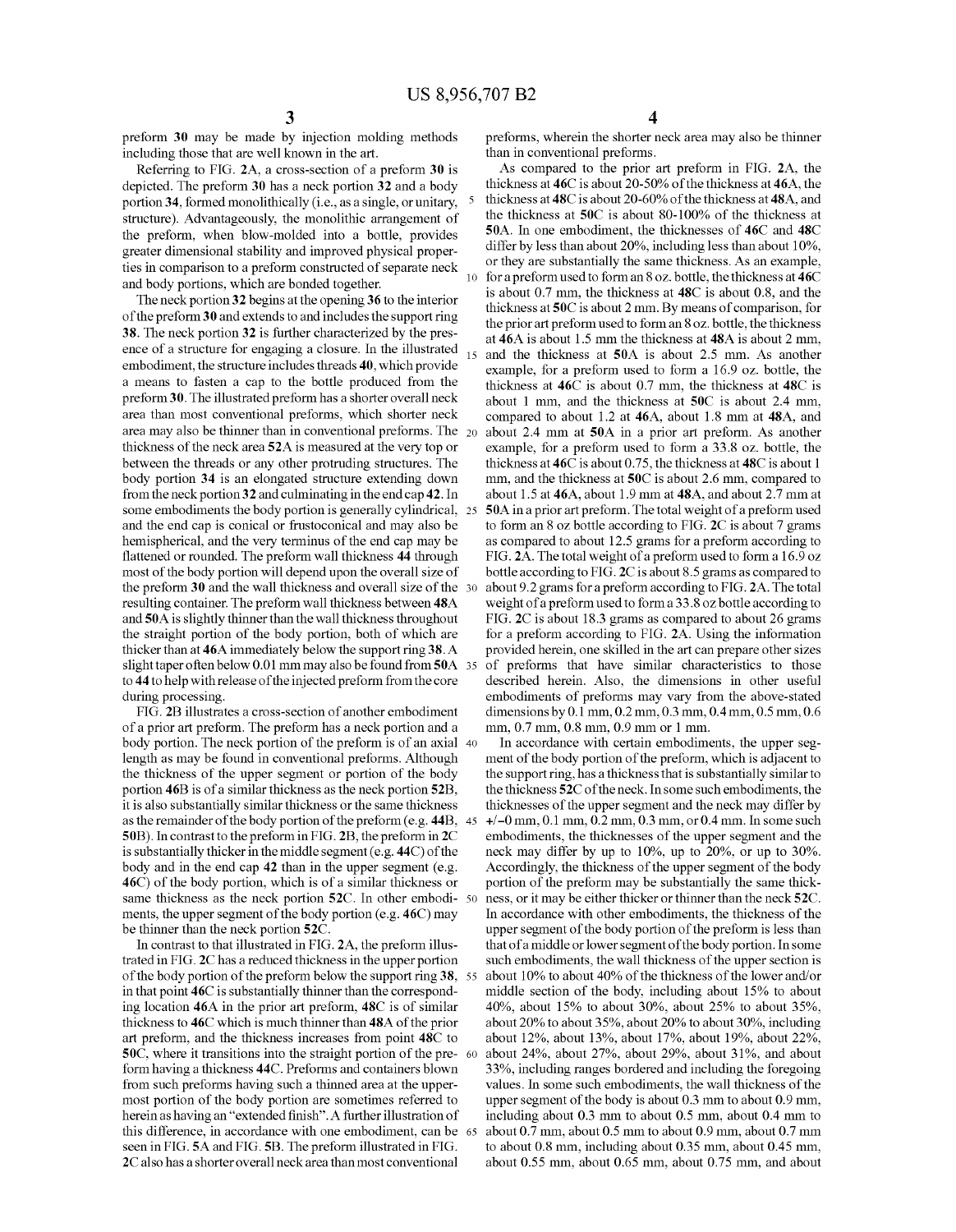45

0.85 mm, including ranges bordered and including the fore going values. In accordance with other embodiments, the axial length of the upper segment measures about 20% or more, including about 25% or more of the axial length of the neck portion, including about 20% to about 30%, about 20% to about 35%, about 25% to about 30%, and about 25% to about 35% of the axial length of the neck portion. Preforms may include one or more or all of the features described above.

After a preform, such as that depicted in FIG. 2A, 2B or 2C, is prepared by injection molding, it is subjected to a stretch blow-molding process. Referring to FIG. 3, in this process a preform 50 is placed in a mold 80 having a cavity correspond ing to the desired container shape. The preform is then heated and expanded by stretching such as by a stretch rod inserted into the center of the preform to push it to the end of the mold and by air forced into the interior of the preform 50 to fill the cavity within the mold 80, creating a container 82. The blow molding operation normally is restricted to the body portion 20 34 of the preform with the neck portion 32, including the support ring, retaining the original configuration as in the preform.

When performing the stretch blow molding process to create the container, preforms are conventionally loaded onto 25 a spindle which engages the inner wall of the neck portion of the preform and facilitates transporting the preform into and through the stretch blow molding machinery. Because of the extended neck finish in accordance with embodiments described herein, it may be beneficial to have the spindle 30 extend into the inner wall of the preform into the region of the upper segment of the body portion, beyond the neck portion. In some embodiments, the spindle loads into the preform the full extent of the extended neck finish. This may be accomplished by adjusting the depth to which the spindle loads 35 and/or by changing the spindle to have sufficient length to extend the greater distance. The extended spindle loading depth helps to maintain the dimensions of the extended neck finish, especially in those embodiments where the extended neck finish is relatively thin such that the dimensional stabil- 40 ity of the lower part of the extended neck finish and/or the lower part of the upper segment of the body portion would otherwise be at risk due to exposure to heating elements and/or elevated temperatures in other portions of the body during the stretch blow molding process.

Referring to FIG. 4, there is disclosed an embodiment of container 82 in accordance with a preferred embodiment, such as that which might be made from blow molding the preform 30 of FIG. 2C or preform 50 of FIG. 3. The container 82 has a neck portion 32 and a body portion 34 corresponding 50 to the neck and body portions of the preform 50 of FIG. 3. The neck portion 32 is further characterized by the presence of the threads 40 or other closure engagement means that provides a way to fasten a cap onto the container.

In preforms having neck finishes that are lighter in weight  $55$ and portions immediately below the finish (uppermost portion of the body), such as those described herein, the lighter weight portions are more susceptible to damage or softening from the heat supplied to the remainder of the preform during blow molding. Aggressive cooling of the finish was seen as a 60 way to enable light weighting. Since not all machines cool identically or as effectively, it was observed that to properly blow the bottle, the finish would go through distortion. A short term solution to prevent distorting the finish was to limit heating of the preform below the support ledge. This left 65 plastic from the preform in the neck of the bottle. This is referred to a "ring" in the neck. While unattractive and inef

6

ficient from a resin use perspective, such a decision allowed the light weight preform to continue to produce acceptable bottles.

Thus, a concept was conceived where the material nor mally placed in the preform to be stretched from directly below the support ledge was removed and replaced with a wall thickness at the desired dimensions of the finished product. The distance of this bottle "neck" was set by the bottle design, but the new extended finish concept allows for some heating and stretching. By definition the design change also provides for a transition from fully blown bottle to rigidly retained threads across this zone. An extended finish is especially useful in smaller finishes that are substantially shorter from the support ring to the top of the finish as compared to prior finishes that have considerable distance (up to  $10 \text{ mm}$ ) from the threads to the base of the support ledge/ring. Such shorter finishes may also be thinner. This new design was also discouraged because having a thin area upstream of a thicker threaded area in an injection mold would be difficult, if not impossible, to mold properly since it would likely prevent resin from completely filling the neck finish under usual injection pressures. Thus injection limitations have histori cally limited this approach rather than mechanical perfor mance. Accordingly, in some embodiments, during the injection molding process, the closing of the neck ring can be slightly delayed to allow filling of the small spaces before clamping it down to mold at least the neck and finish. Minimal experimentation is needed to determine the correct timing and amount of polymer melt to ensure complete filling of the neck and finish while minimizing flashing.

In addition to providing lighter weight preforms and bottles, the extended finish preforms disclosed herein, which may incorporate other lightweighting features described herein such as a shorter and/or thinner neck and/or thinner walls in the body portion, can also have the advantage of being produced using a lower cycle time in molding. Lower cycle time increases the number of preforms that can be made by a single piece of equipment in a day and can lower the total energy needed to produce a single preform, resulting in addi tional cost savings to the manufacturer.

It was also generally thought that a thicker support ledge and larger amounts of plastic near that region (above in the finish and below at the uppermost portion of the body) was needed to absorb heat and prevent it from transferring into the finish. This has also been shown by the present applicant to be incorrect. It has been found that the thick ring of plastic provides heat storage and serves as a heat source during later bottle handling and processing steps. Thinning the region below the support ledge, under this new perspective, provides resistance to heat travelling up to the finish in that this area can rapidly cool so that it is not a latent heat source during later operations. Since, in certain embodiments, this region does not need to be stretched during blow molding, it does not need to be heated and the blow-molding procedure and apparatus may be adjusted such that the uppermost portion or upper segment of the preform/container body (in the area of the extended finish) is not heated, or heated very little as compared to the bulk of the body of the preform, as part the blow molding process. This change is easy to accommodate in modern equipment and makes the production process easier and more stable. For example, the position of the cooling rail or shims may be adjusted to provide greater protection from heat for the extended finish, the intensity of the heating element(s) may be adjusted, and/or the position of the heating element(s) may be adjusted. It should be noted that preforms having an extended finish may be blow molded in conventional processes that actively heat the lower portion of the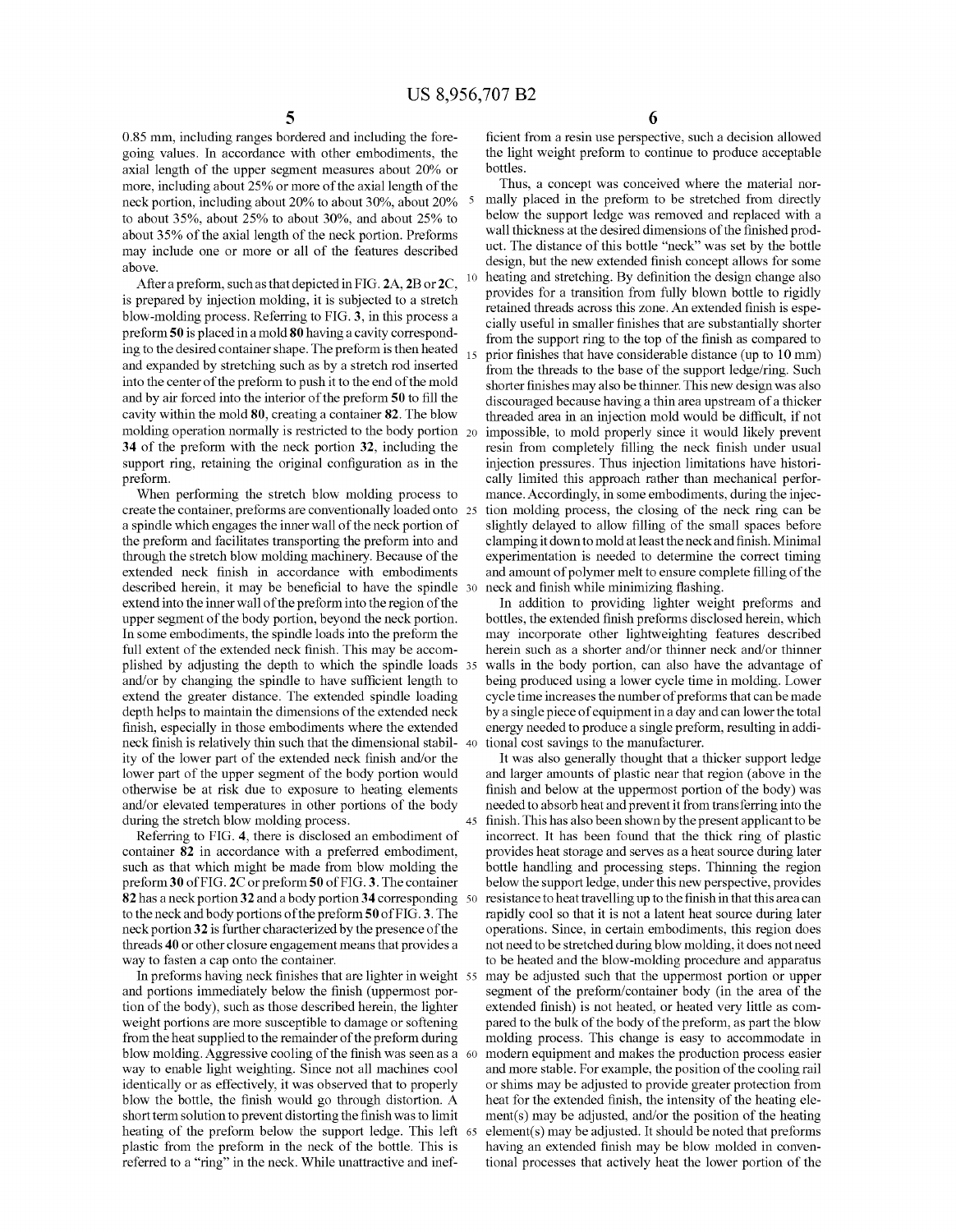extended finish (i.e. the uppermost portion of the body), but such processes are generally less effective in creating consis tently stable bottles during production.

The applicant has discovered that when the preform of FIG. 2C is blown to form a bottle in a process that protects the 5 extended finish from heating during blow molding as described above, the thickness at 46C and 48C changes very little, with essentially all of the wall portion of the bottle being formed from the stretching of the wall around 50C and below. This is shown in FIG. 6 which presents a superimposition of 10 cross sections of a preform having an extended finish and a bottle blown therefrom. Accordingly, the wall thickness at the lower segment of the neck portion of the preform, including at 46C and 48C, is lessened as described hereinabove to reduce the amount of material needed to form the preform while still maintaining the necessary degree of structural integrity to allow for ease in blow molding to form a container that has sufficient mechanical strength to withstand the forces exerted on it during formation, filling, transportation and use.

In accordance with some embodiments herein, the width of 20 the support ring/ledge is increased as compared to that in a standard shorter finish. Given that a 0.6 mm width to the support ledge (as in a standard shorter finish) provides forces upon a finger that are considered to be within the pain threshold for a finger, increasing the width will provide greater  $25$ comfort for the consumer. Accordingly a width of at least about 1 mm, 1.2 mm, 1.4 mm, 1.6 mm, 1.8 mm, 2 mm, 2.2 mm, 2.4 mm, 2.6 mm or greater would provide greater com fort to the consumer when opening the closure. Alternatively or concomitantly, changes may be made to the cap including 30 by increasing the apparent cap diameter such as by providing ribs on the tamper ring that are of greater height than the remaining cap. Other reasons to widen the ledge include conveyor handling, heat sink properties of the ledge, better feel when opening the container, greater resistance to damage 35 during processing and transport. It should be noted that increasing the width of the support ledge is counter to light weighting, such that it should be balanced with other consid erations when designing a preform and container.

In other embodiments in which it is desired for the con- 40 tainer to be heat-set, it is preferred that the containers be blow-molded in accordance with processes generally known for heat set blow-molding, including, but not limited to, those which involve orienting and heating in the mold, and those which involve steps of blowing, relaxing and reblowing. The 45 mold 80 can quickly cool the container during this process, especially with high heat transfer material absorbing heat from the container at a high rate.

In some embodiments, the blow mold can be used to pro duce crystalline neck finishes. For example, the neck portion 50 of the blow mold and the body portion of the blow mold can selectively control the temperature of the preform/container to achieve a desired amount of crystallization. Thus, the neck portion of the preform/container can be heated and gradually reduced in temperature to produce a desired amount of crys- 55 talline material.

In some embodiments for preforms in which the neck finish is formed primarily of PET, the preform is heated to a temperature of preferably  $80^{\circ}$  C. to  $120^{\circ}$  C., with higher temperatures being preferred for the heat-set embodiments, 60 and given a brief period of time to equilibrate. After equili bration, it is stretched to a length approximating the length of the final container. Following the stretching, pressurized air, such as chilled food grade air, is forced into the preform which acts to expand the walls of the preform to fit the mold  $\,$  65 in which it rests, thus creating the container. Fluid is circu lated through the mold and rapidly cools the container con

tacting the interior surface. The temperature of the chilled air for stretching the preform and the temperature of the fluid cooling the mold can be selected based on the desired con tainer finish, production time, and the like.

The articles described herein may be made from any suit able thermoplastic material, such as polyesters including polyethylene terephthalate (PET), polyolefins, including polypropylene andpolyethylene, polycarbonate, polyamides, including nylons (e.g. Nylon 6, Nylon 66, MXD6), polysty renes, epoxies, acrylics, copolymers, blends, grafted poly mers, and/or modified polymers (monomers or portion thereof having another group as a side group, e.g. olefinmodified polyesters). These materials may be used alone or in conjunction with each other. More specific material examples include, but are not limited to, ethylene vinyl alcohol copoly mer ("EVOH"), ethylene vinyl acetate ("EVA"), ethylene acrylic acid ("EAA"), linear low density polyethylene ("LL DPE"), polyethylene 2,6- and 1,5-naphthalate (PEN), poly ethylene terephthalate glycol (PETG), poly(cyclohexylene dimethylene terephthalate), polystryrene, cycloolefin, copolymer, poly-4-methylpentene-1, poly(methyl methacry late), acrylonitrile, polyvinyl chloride, polyvinylidine chlo ride, styrene acrylonitrile, acrylonitrile-butadiene-styrene, polyacetal, polybutylene terephthalate, ionomer, polysul fone, polytetra-fluoroethylene, polytetramethylene 1,2-dioxybenzoate and copolymers of ethylene terephthalate and ethylene isophthalate. In certain embodiments preferred materials may be virgin, pre-consumer, post-consumer, regrind, recycled, and/or combinations thereof.

In some embodiments polypropylene also refers to clari fied polypropylene. As used herein, the term "clarified polypropylene" is a broad term and is used in accordance with polypropylene that includes nucleation inhibitors and/or clarifying additives. Clarified polypropylene is a generally transparent material as compared to the homopolymer or block copolymer of polypropylene. The inclusion of nucle ation inhibitors helps prevent and/or reduce crystallinity, which contributes to the haziness of polypropylene, within the polypropylene. Clarified polypropylene may be purchased from various sources such as Dow Chemical Co. Alternatively, nucleation inhibitors may be added to polypro pylene.

As used herein, "PET" includes, but is not limited to, modified PET as well as PET blended with other materials. One example of a modified PET is IPA-modified PET, which refers to PET in which the IPA content is preferably more than about 2% by weight, including about 2-10% IPA by weight, also including about 5-10% IPA by weight. In another modi fied PET, an additional comonomer, cylohexane dimethanol (CHDM) is added in significant amounts (e.g. approximately 40% by weight or more) to the PET mixture during manufacture of the resin.

Additives may be included in articles herein to provide functional properties to the resulting containers. Such addi tives include those providing enhanced gas barrier, UV pro tection, scuff resistance, impact resistance and/or chemical resistance. Preferred additives may be prepared by methods known to those of skill in the art. For example, the additives may be mixed directly with a particular material, or they may be dissolved/ dispersed separately and then added to a particu lar material. Additives are preferably present in an amount up to about 40% of the material, also including up to about 30%, 20%, 10%, 5%, 2% and 1% by weight ofthe material. In other embodiments, additives are preferably present in an amount less than or equal to 1% by weight, preferred ranges of mate